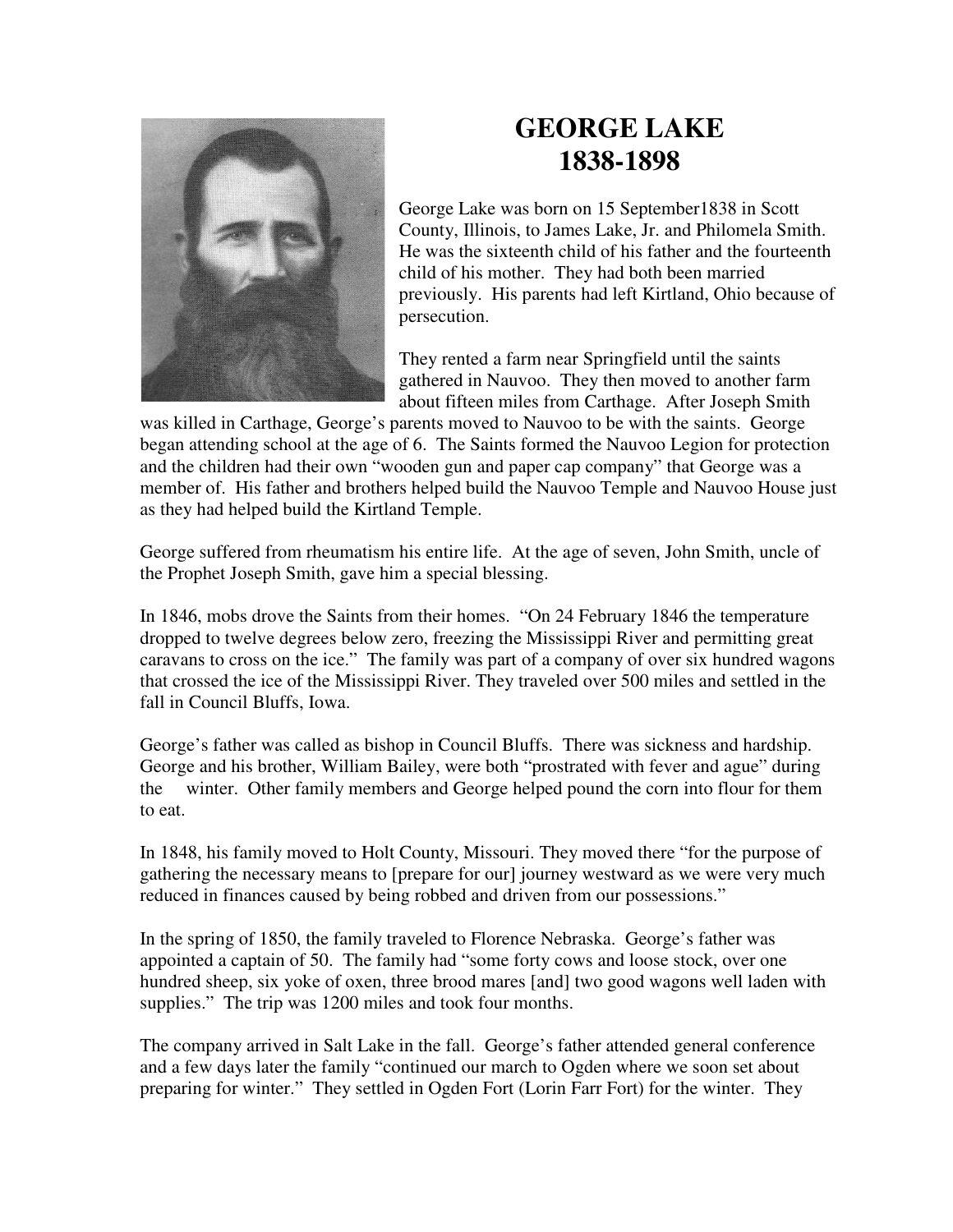built log hut and stayed in the fort because the Native Americans had made raids on the saints.

In the spring the family moved to Four Mile Creek which later became the 8<sup>th</sup> District and then Harrisville. They moved their cabin from Lorin Farr Fort and rebuilt it in Harrisville. This was about 16 September 1850, around the time when Urban Stewart accidentally shot Shoshone Chief Terikee. Local leaders avoided a war with the Native Americans by acting quickly.

Thelma Brown Hardy's history of Harrisville states that "the first homes built in Harrisville were of logs brought from North Ogden and Garner Canyons. The roofs were of dirt, and the cracks were filled with mud. In the spring the rains and the sunshine made the grass grow on the roofs, and it looked as if lawns had been planted there. These houses were one-room at first; but as the family grew and became more prosperous, more rooms were added."

Because of the Native Americans, in July 1853 President Brigham Young told the people to band together in forts for safety. They moved two miles south of their farm to Bingham's Fort. One hundred ten families gathered there. They continued to farm their land, even though they were living in the fort but would always take their guns with them. George's father had a large herd of sheep, so George herded sheep until the winter of 1855 when they sold all of their sheep.

In October 1853, the family attended General Conference in Salt Lake City. During the conference George's father was called to be the first patriarch of the Weber Stake. George received his patriarchal blessing while in Salt Lake, and his parents were sealed.

In July 1857, Johnston's Army headed towards Utah. George enlisted to go with the men of the Utah Militia. During the campaign they took 50 prisoners and went with 50 other men to escort these prisoners out of the territory about 150 miles away. When they returned, the Saints had moved south with only a few men left to guard their possessions, and they were told to burn their fields if necessary. George was one of the few who remained until fall.

Before George left for the regiment he had planted his wheat. He relates that "in the fall I harvested near 300 bushels of fine wheat–double what I ever had raised from the same sowing and without rain or irrigation." After the trouble was over, George went to Spanish Fork and moved his father's family back to Ogden, making two trips with an ox team.

On 13 May 1860, George married Louisa Ann Garner Lake, the young widow of his brother William Bailey Lake. Louisa Ann was the mother of eight of his children: Olive Ann, James Bailey, Emma Jane, Chauncey William, David Edmond, Rachel Louisa, George Ephraim, and Hyrum. In the fall of 1861, he received his endowments and his wife Louisa was resealed to her first husband, with George acting as proxy. President Young saw that George was sad because his wife could not be with him in eternity and he told him, "You have done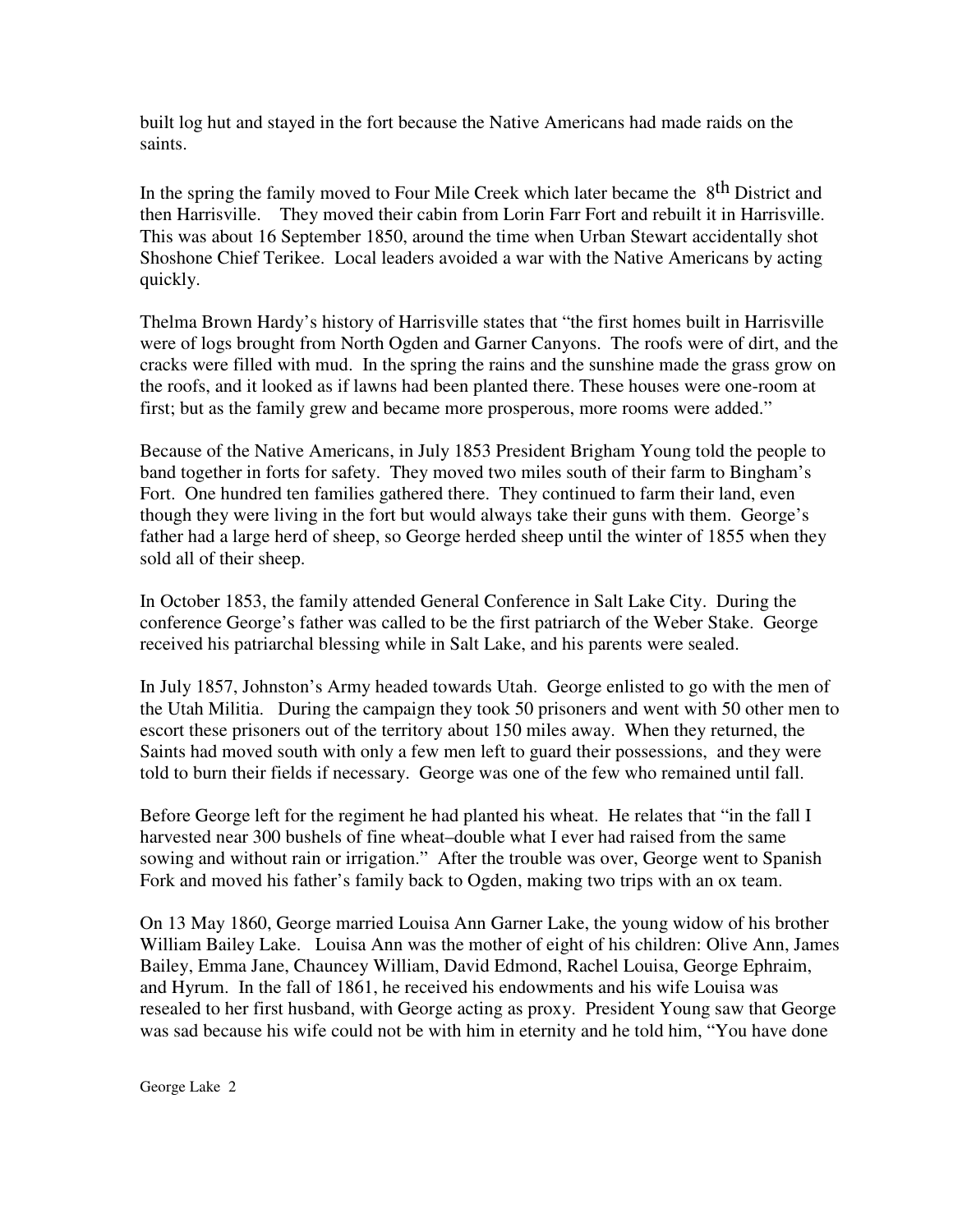your duty my boy and your reward shall be greater than though this woman were your own wife but go to now, and be here in two weeks with two more for yourself." George relates that he "pled for a little more time stating that 'I wished to make wise choices.' So as not to have to trouble him for divorces this he thought would be a good plan but said he, 'do not delay.'"

On 4 October 1862, George married Sarah Jane Hill. She was the mother of 13 of his children: George Amasa, (Jr.), James Richard, Rhoda Jane, Esther Ann, Sarah Ellen, Joseph Alvin, Harvey, Clara, Barnabas, Benjamin Franklin, Alonzo, Lydia Catherine, and Cyrus.

In the spring of 1865, George was called as Sunday School Superintendent. He held the position until 1869. In April 1866, the Harrisville District was reorganized and George was a counselor to President Daniel B. Rawson. In the spring of 1868, the Harrisville Relief Society was organized and his wife, Louisa Ann Lake was appointed as president.

On 7 December 1868, George married for the third time to Mary Edda Foster. They were married in the Endowment House. They made quite a couple as she was 5'1" tall and he was 6' tall. She was the mother of eleven of George's children: Philomela, Samuel George, Moroni Charles, William Bailey, Jacob Alma, Mary Ellen, Sabra, Willard, Ida May, Nephi, and Ammon.

In the spring of 1869, George attended general conference, and church leaders called him on a mission to England. He traveled to Liverpool, England. He served in the Nottingham, Durham, and Newcastle Conferences. During his time as a missionary he baptized over 200 people. He returned to America in June 1871.Instead of going home, George Lake took a train to Canada to fill a short mission to Canada. He visited his father's relatives in Ontario, Canada. He tried to preach the gospel to them, but found "that their hearts was to (sic) strong to receive the truth."

George arrived home in Ogden on 4 August 1871 after being away for almost 2 ½ years. In the fall of 1871, George and his family were called to move to Oxford, Idaho. In November of that year, he was called as bishop of the Oxford Ward. In the summer of 1872, he moved his aged parents to Oxford. In January 1873, he was elected Selectman for Oneida County.

At the end of 1874, the U.S. Marshals had an indictment for George's arrest for plural marriage. This forced him to camp out and leave his family for three months, then come back and have to leave again. Finally he traveled to Salt Lake where he was assigned to go to the Little Colorado Mission in Arizona. Mary Edda accompanied him while his first two wives stayed behind. Sarah Jane joined him in December 1877 with her children. Louisa Ann never left Oxford.

Life in Arizona was hard. The people were trying to live the United Order. The settlers abandoned Obed, their first camp in the fall of 1877, because of crop failures and malaria.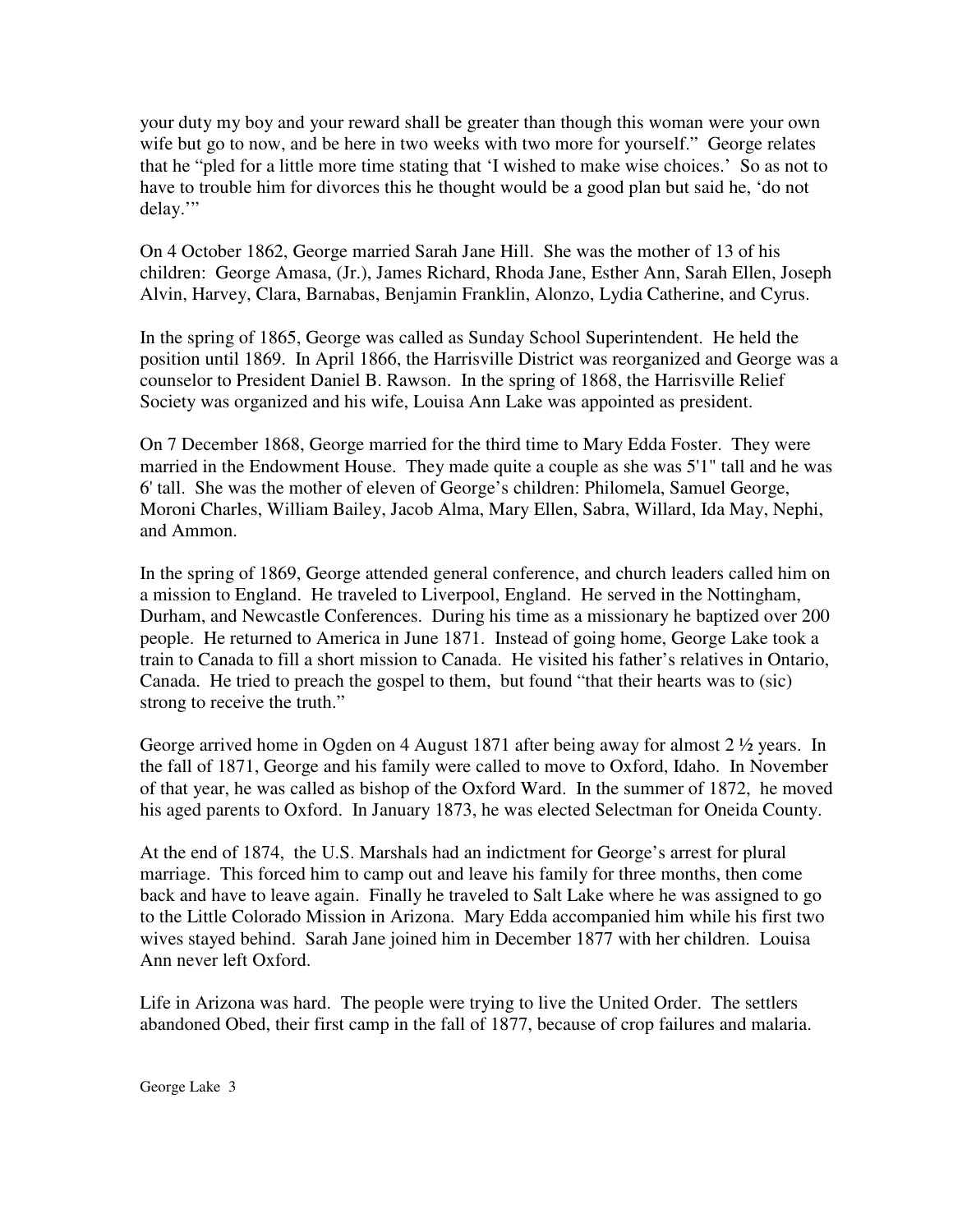They next settled in Brigham City and soon leaders called George as bishop. In 1879, he served a short mission to Verde Country.

In 1881, he moved his large family to the Gila River country. Malaria struck again and so the Lakes moved to Forest Dale in the Mogollon Mountains to improve their health. They were blessed temporally while they were living there. However, in April 1883, they left because they were living on the Indian reservation. They finally settled in St. David, Arizona, in August 1884. George purchased a farm and built two nice houses.

In January 1885, George was called to go to Mexico. In 1885-86, the family arrived in Asension, Mexico. They lived in Casas Grande. Once again illness came to the area and three of George's children died. Erastus Snow set George apart as a doctor sometime during this time period. He served as a doctor to the Lamanites and the Mexican people.

In 1889, George returned to Utah with Sarah Jane and was sealed to his parents along with his siblings in the Logan Temple. On their way back, they met Sarah Jane's mother at the Manti Temple and she was sealed to her parents.

In 1888, George bought a farm in San Francisco about 5 miles north of Casa Grande. This farm became the nucleus of Colonia Dublan. By August 1896, it had 40 families and over 300 people. It included a flour gristmill and a large cooperative department store.

On 23 Mar 1898, George Lake died of pneumonia at the age of 59. He had been called Dr. Laguna by the Mexicans because he served a mission as a doctor to the Mexican people and the saints in the Colonies. He was buried in Colonia Dublan, Chihuahua, Mexico. He was the father of 32 children, with only 16 living to marry.

## **SOURCE:**

Jeffrey, Janet Franson. *History of the James Lake, Jr. Family.* Murray, Utah: Roylance Publishing, 1990, 247-274.